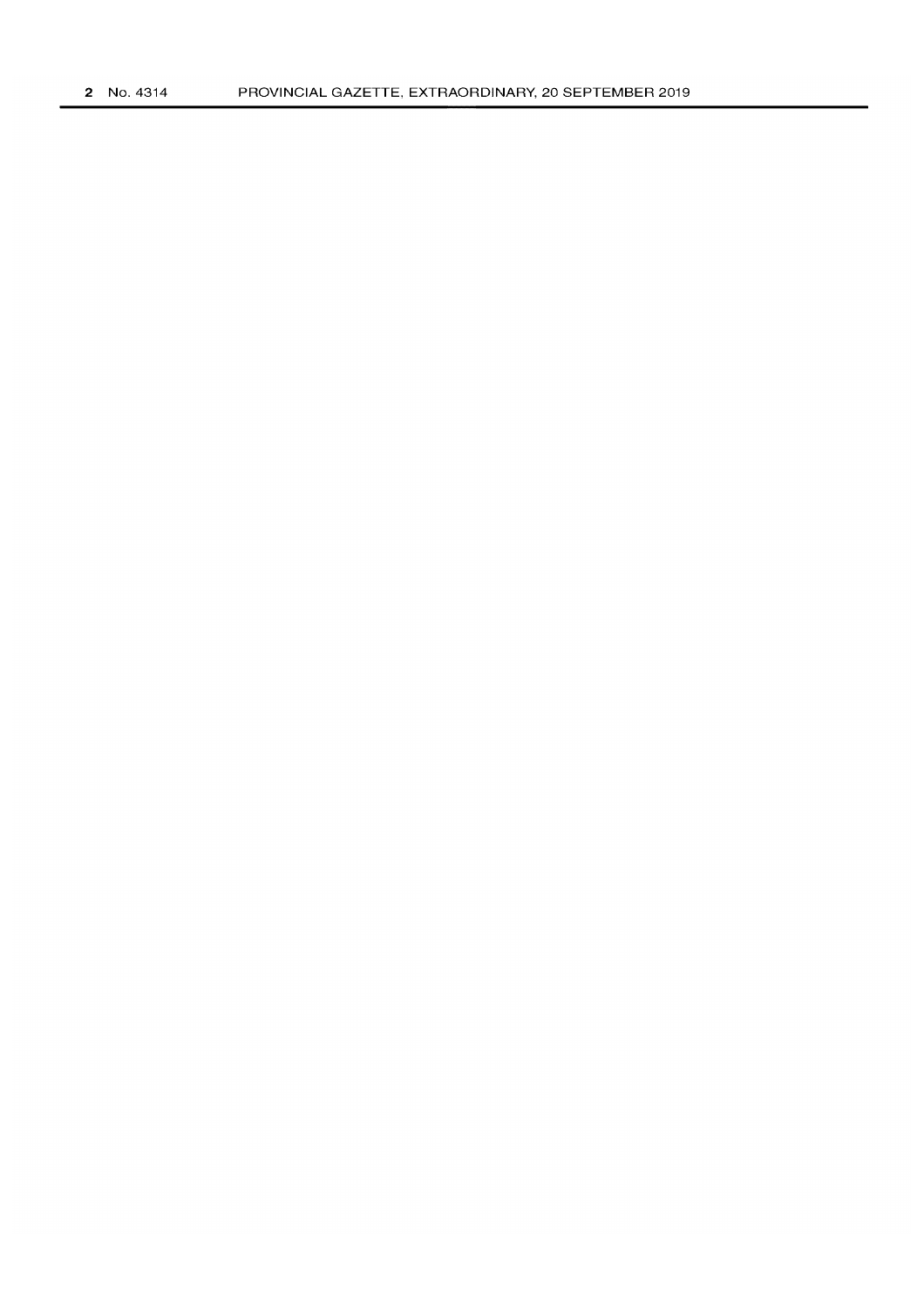### **CONTENTS**

|     |                                                                                                                                                                                                            | Gazette<br>No. | Page<br>No. |
|-----|------------------------------------------------------------------------------------------------------------------------------------------------------------------------------------------------------------|----------------|-------------|
|     | <b>PROVINCIAL NOTICES • PROVINSIALE KENNISGEWINGS</b>                                                                                                                                                      |                |             |
| 268 | Local Government: Municipal Structures Act (117/1998), as amended: By-elections for Amahlathi Local<br>Municipality (Ward 21204005); Enoch Mgijima Local Municipality (Ward 21309034); and Umzimyubu Local | 4314           |             |